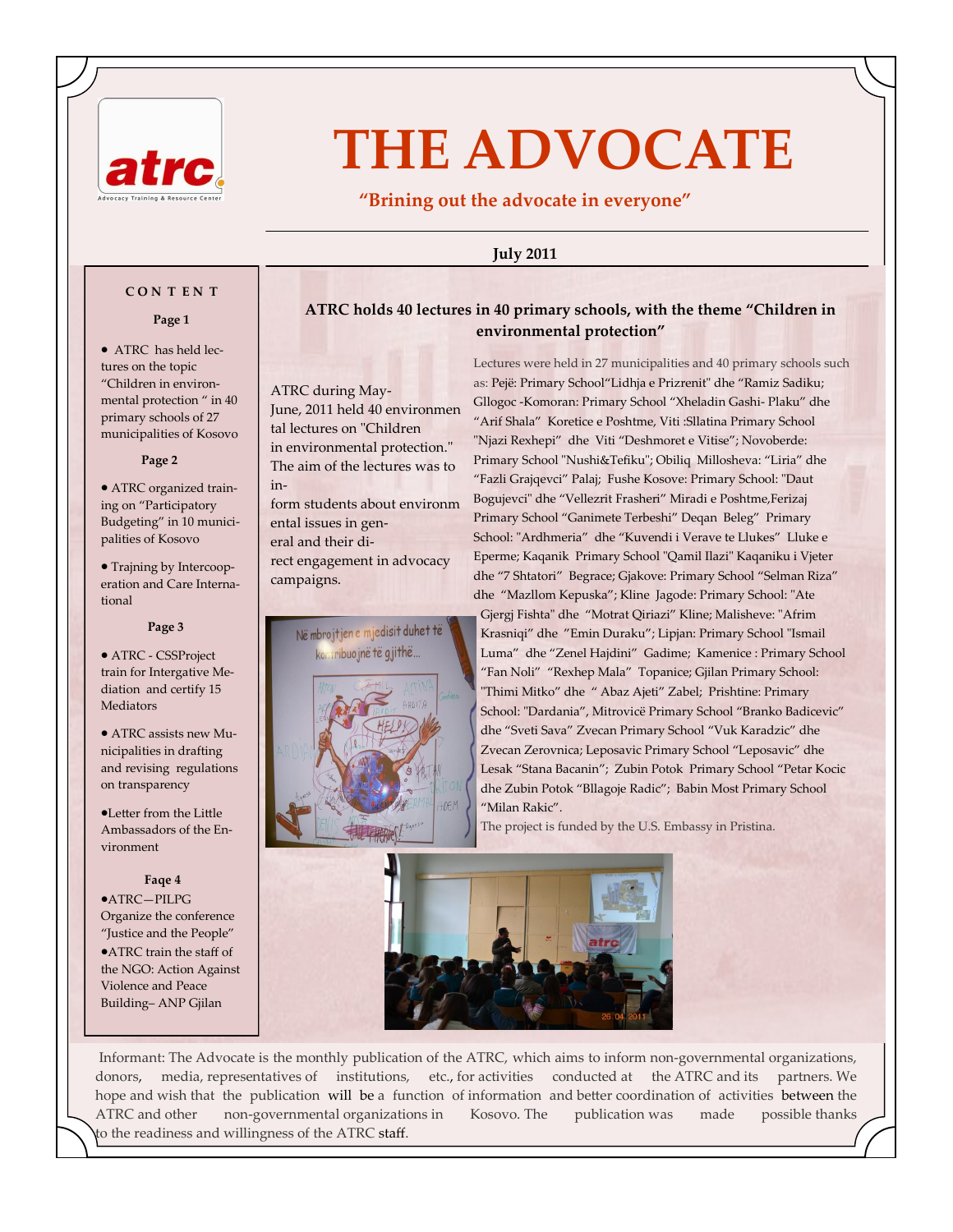# **T H E A D V O C A T E**

### **ATRC organized training on "Participatory Budgeting" in 10 municipalities of Kosovo**

 During April to June 2011,ATRC has held 10

training sessions about "Participatory Budgeting". The Participants of the training were members of the Assembly, municipal offici als and civil society representa-

tives from 10 municipalities of Kosovo: Peja, Gjakova,Prizren,

### Klina,

Suva-

Reka, Istok, Malishevë, Decani, Orahovac and Dragash.



The Training focused on the need to involve citizens in participatory budgeting process as a mechanism that allows citizens to be involved in the decision making process from the planning phase of the municipal budget to the implementation of it.

These activities are a continuation of the "Resolution of Social Conflict" financed by the International Center Olof Palme .

### **Training supported by Intercooperation**

ATRC organized a three day training about "Designing the project proposal" for gender equality officials, other municipal officials, and representatives of the civil society from 9 municipalities of Kosovo: Kamenica, Novo Brdo, Kllokot, Hani I Elezit, Kacanik, Raniluge, Viti, Partes and Strpce. The Training is focused on explaining in general all elements of a project proposal. The training methodology is based on the logical approach, which allowed the participants to develop projects from initial ideas, determining the objectives, project implementation and budget. During the training, the participants have developed two draft projects in the field of gender equality and infrastructure.

**Training supported by Care International**

 ATRC supported by Care International Kosovo in June, held two-day training on "Leadership and Governance." Participants in these trainings were representatives of youth NGOs, beneficiaries' of Care International Kosovo.

The purpose of organizing this training was to increase the capacity of partici-

pants for effective leadership of NGOs and nonprofit sector. The training addressed the meaning of leadership and governance; in particular concepts, structures, and principles of leading NGOs. Furthermore, the board's role, functions, accountability, and responsibilities of NGOs, the decision making process, performance monitoring and support.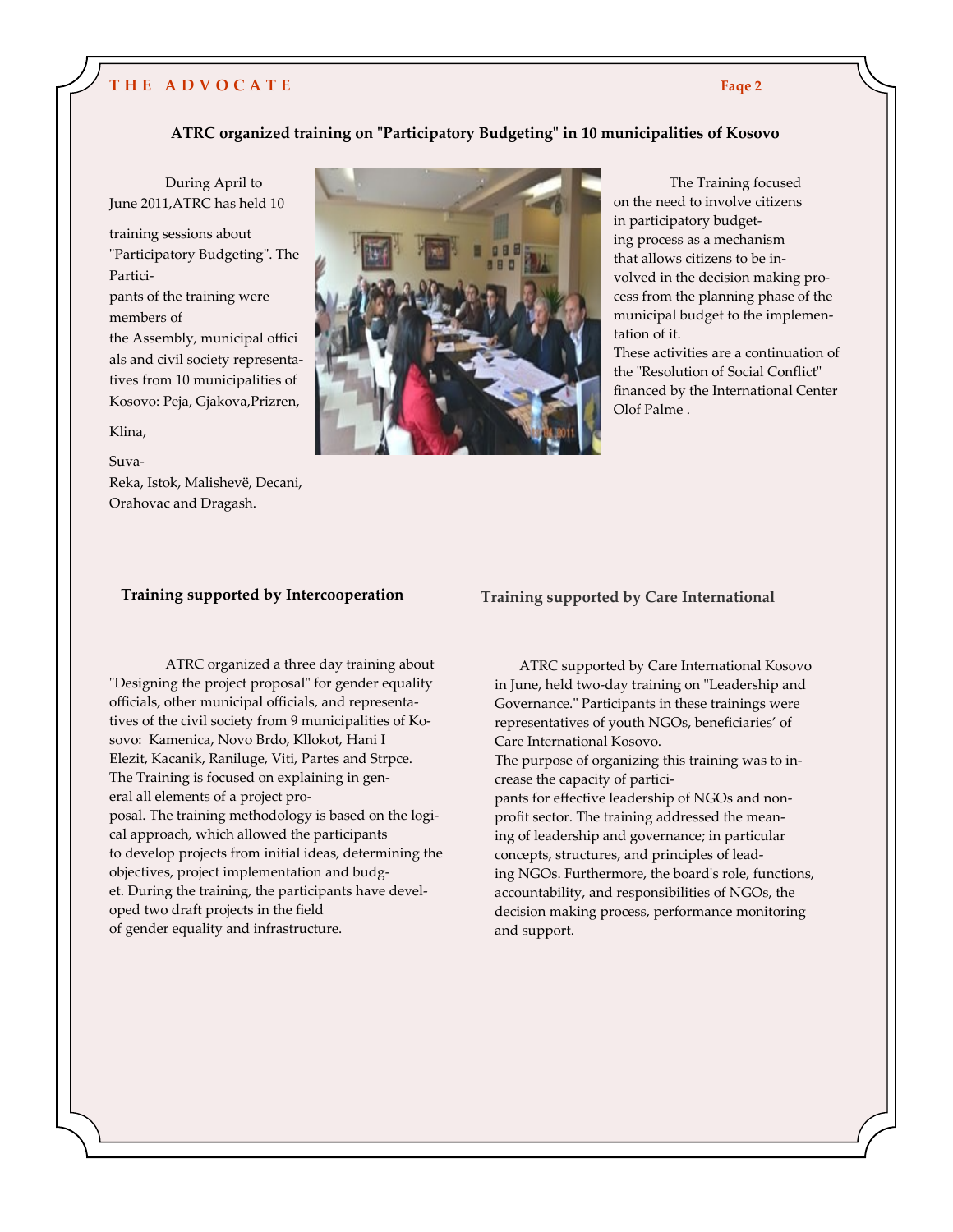# **T H E A D V O C A T E Faqe 3**

### **ATRC - CSSProject for Intergative Mediation train and certify 15 Mediators**

Starting from June 25 until July 8, 2011, ATRC in partnership with the organiza-

tion CSSProject for Integrative Mediati on and the Ministry of Justice, Mediation Committee, organized a twoweek intensive training for 15 mediators in the region of Prishtina, at the end they were certified by ATRC and CSSP.



The training was divided into two phases; in basic training and advan ced, aiming with-

in two weeks, to equip participants with t he necessary skills and the skills of a mediator, in order that their involvement as mediators in practice be as easy and as successful at the same time.

According to the Law on Mediation, approved by the Assembly of Kosovo in 2008,intermediaries will be licensed by the Ministry of Justice and will then engage in the process of mediation in cases that are referred by courts or directly, as one of the most quick to reduce backlogs in courts.

The two day training is financially supported by the Norwegian Embassy in Prishtina and the Ministry of Justice.

### **ATRC assists new municipalities in drafting and revising regulations on transparency**

ATRC during this quarter has continued to work on capacity building for three new municipalities: Gracanica, Kllokot and Ranilug. During this period, three workshops were organized in each municipality, with the purpose of facilitating the process of drafting municipal regulations.

In all three municipalities working groups were formed, composed of members of the Municipal Assembly and representatives of the civil society who were involved in drafting and revising regulations on transparency. As a result of these workshops the municipality of Gracanica developed draft rules for transparency; whereas the municipali-

ty of Kllokot and Ranilug modified existing regulations in accordance with applicable laws.

Regulations for transparency in these municipalities were developed / modified in accordance with the Law on public access

to documents and rules for government communications s ervice to the public.

These activities are part of the "successful practicefunctional municipality" funded by USAID funds.

# **Letter from the Little Ambassadors of the Environment**

"The Young Environmental Ambassadors" have addressed a letter to the representatives of the Kosovo institutions, in which they have expressed their concern about the state of the environment. In their letter among other things they wrote: "We want our sky to be blue and crystal clear. We want our rivers and springs to be to clean. We want healthy and fertile soil for our bread. We want our forests to be green and full of life. We want our cities without waste and noise. We want more space for playgrounds and entertainment. Do not destroy our future. We want Kosovo to be clean. "

The Young Environmental Ambassadors Project is implemented by the Advocacy Training and Resource Center, ATRC, and supported by the U.S. Embassy in Pristina. This project aims to increase the level of edu-

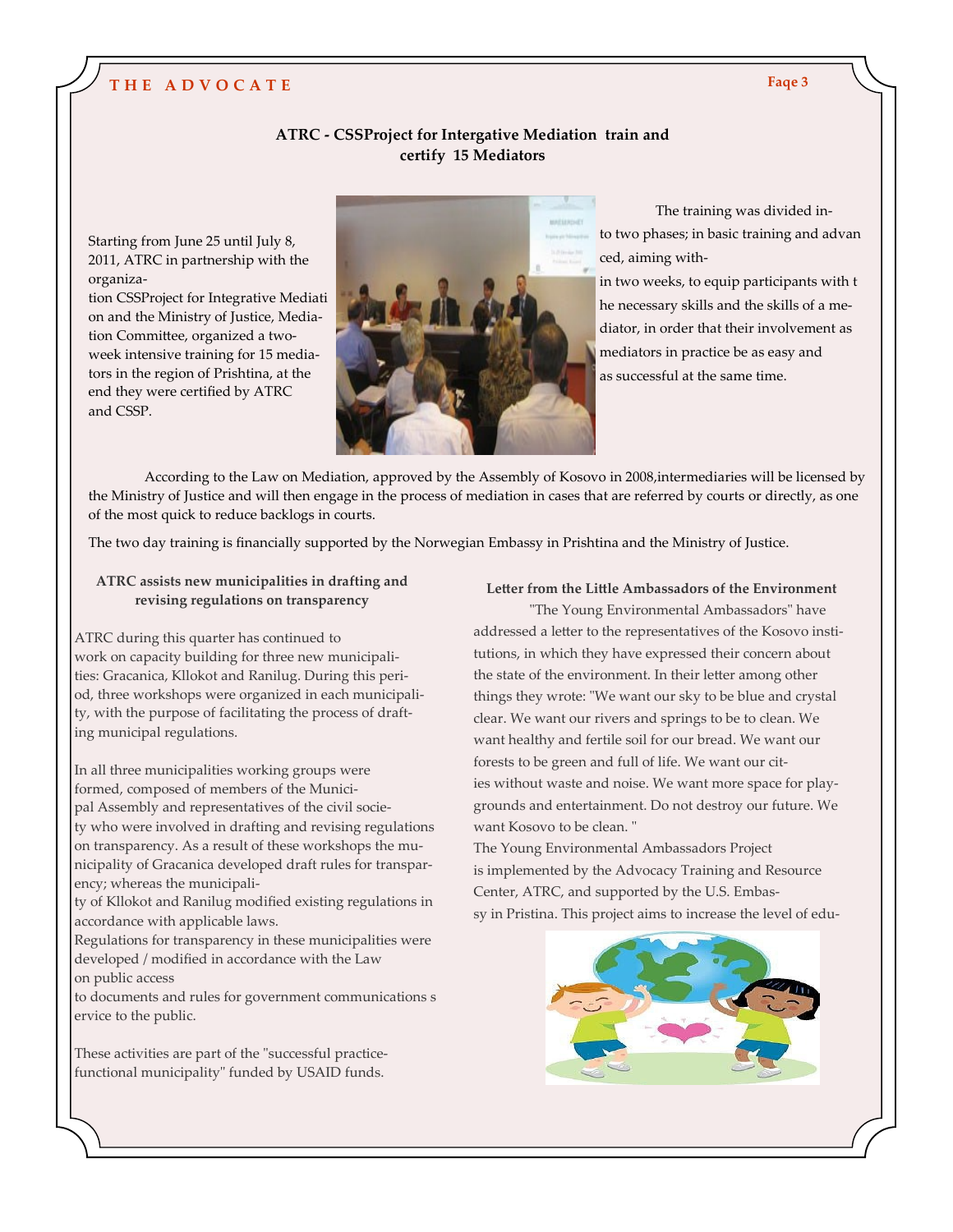# **T H E A D V O C A T E Faqe4**

### **ATRC and PILPG organize the conference "Justice and the People"**

On June 30, 2011 the first conference was organized within the jointcampaign by ATRC and PILPG called "Justice and the People: Strengthening the rule of law in Kosovo" and aimed to bring together NGOs, civil society groups, and grassroots leaders interested in greater access to justice and to reform aspects of the justice system.

Participants included experts from various segments of society in Kosovo, and some of the main purposes of the discussion were: to generate insights and recommendations for improving the current legal system, an examination of ways to en-

courage citizens of Kosovo to take initiative for improving the justice system, to advocate for needed reforms, to analyze the general perceptions

of the justice system, and to identify ways to empower citizens and civil society. Inputs provided by participants of the roundtable provided an overview of the important problems in the fields of justice system reform, access to justice, etc.. This conference represents only the first of many future events that are designed to promote this campaign.



### **ATRC train the staff of the NGO: Action Against Violence and Peace Building– ANP Gjilan**

On 25-26 June 2011, ATRC organized a two day training for the staff of the organization Action Against Violence and Peace Building in Gjilan and its partners, who have been engaged in development activities within the project "Let's change Something " funded by USAID through the ISC or the Kosovo Civil Society Strengthening Program

The training was attended by representatives of youth organizations from: Gjilan, Zhegra,Viti, Lladovė and Kamenica, , organizations like ANP, Local Council for Youth Action, etc..

The main goal of the two days training for advanced advocacy was creation of on action plan based on advocacy strategy for continuing to push forward the process for creation of Multicultural Youth centre in Gjilan.